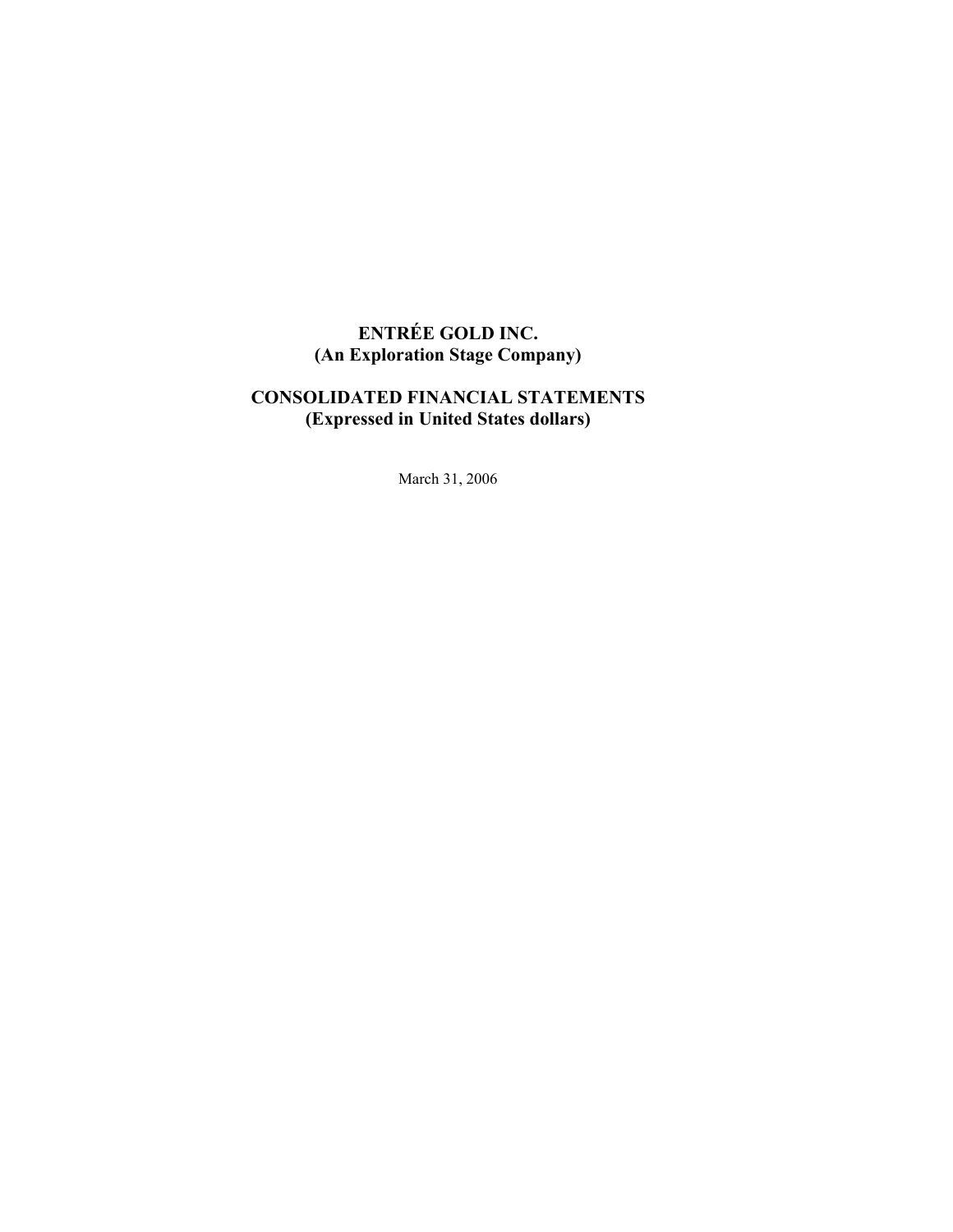(An Exploration Stage Company) CONSOLIDATED BALANCE SHEETS (Expressed in United States dollars)

|                                                                                                                                         |    | March 31,<br>2006<br>(unaudited) |     | December 31,<br>2005 |
|-----------------------------------------------------------------------------------------------------------------------------------------|----|----------------------------------|-----|----------------------|
| <b>ASSETS</b>                                                                                                                           |    |                                  |     |                      |
| <b>Current</b>                                                                                                                          |    |                                  |     |                      |
| Cash and cash equivalents                                                                                                               | \$ | 20,517,780                       | \$. | 21,687,487           |
| Receivables                                                                                                                             |    | 111,835                          |     | 310,888              |
| Prepaid expenses                                                                                                                        |    | 463,224                          |     | 169,133              |
| Total current assets                                                                                                                    |    | 21,092,839                       |     | 22,167,508           |
| Equipment (Note 4)                                                                                                                      |    | 738,586                          |     | 742,560              |
| <b>Total assets</b>                                                                                                                     | \$ | 21,831,425                       | S   | 22,910,068           |
| <b>LIABILITIES AND STOCKHOLDERS' EQUITY</b>                                                                                             |    |                                  |     |                      |
| <b>Current</b>                                                                                                                          |    |                                  |     |                      |
| Accounts payable and accrued liabilities                                                                                                | S  | 192,898                          | \$  | 502,449              |
| <b>Commitments (Note 10)</b>                                                                                                            |    |                                  |     |                      |
| Stockholders' equity                                                                                                                    |    |                                  |     |                      |
| Common stock, no par value, unlimited number authorized, (Note 6)<br>70,488,926 (December 31, 2005 - 69,638,926) issued and outstanding |    | 46,702,296                       |     | 45, 423, 077         |
| Additional paid-in capital                                                                                                              |    | 8,698,932                        |     | 9,003,859            |
| Accumulated other comprehensive income:                                                                                                 |    |                                  |     |                      |
| Foreign currency cumulative translation adjustment                                                                                      |    | 1,268,828                        |     | 1,280,436            |
| Accumulated deficit during the exploration stage                                                                                        |    | (35,031,529)                     |     | (33, 299, 753)       |
| Total stockholders' equity                                                                                                              |    | 21,638,527                       |     | 22,407,619           |
| Total liabilities and stockholders' equity                                                                                              | \$ | 21,831,425                       | \$  | 22,910,068           |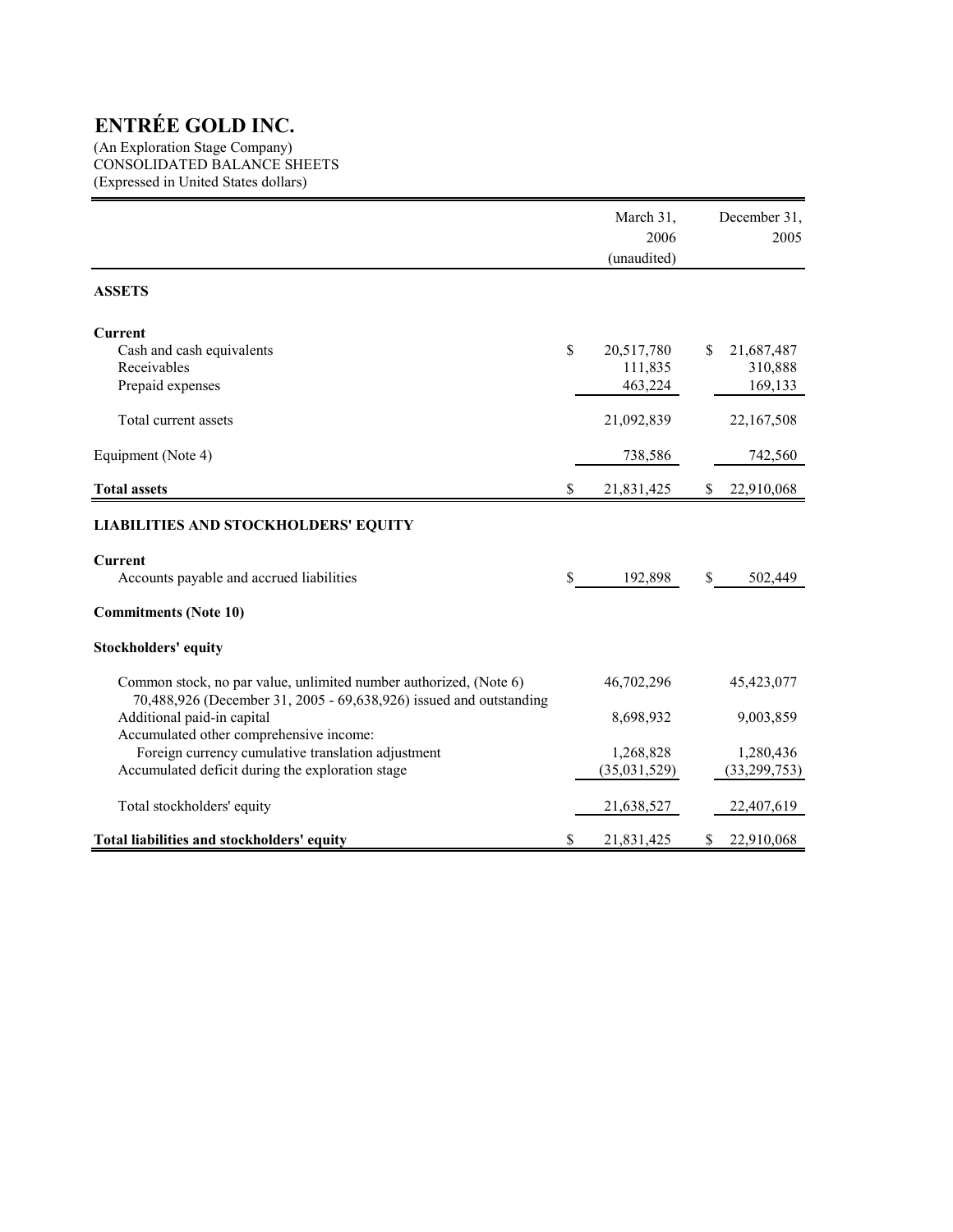(An Exploration Stage Company) CONSOLIDATED STATEMENTS OF OPERATIONS AND COMPREHENSIVE LOSS (Unaudited) (Expressed in United States dollars)

|                                                       |    | Three Months<br>Ended<br>March 31, |              | Three Months<br>Ended<br>March 31, |    | Cumulative<br>Period from<br>Inception<br>(July 19,<br>1995) to<br>March 31, |
|-------------------------------------------------------|----|------------------------------------|--------------|------------------------------------|----|------------------------------------------------------------------------------|
|                                                       |    | 2006                               |              | 2005                               |    | 2006                                                                         |
| <b>EXPENSES</b>                                       |    |                                    |              |                                    |    |                                                                              |
| Audit and accounting                                  | \$ | 6,090                              | $\mathbb{S}$ | 8,288                              | \$ | 177,690                                                                      |
| Consulting fees                                       |    | 99,058                             |              | 833,568                            |    | 1,511,616                                                                    |
| Depreciation                                          |    | 44,455                             |              | 16,892                             |    | 205,365                                                                      |
| Escrow shares compensation (recovery) (Notes 6 and 7) |    |                                    |              | (475, 056)                         |    | 1,790,959                                                                    |
| Foreign exchange (gain) loss                          |    | (2,728)                            |              | 3,638                              |    | 14,185                                                                       |
| Legal                                                 |    | 6,875                              |              | 111,343                            |    | 1,078,742                                                                    |
| Loss on settlement of debt                            |    |                                    |              |                                    |    | 5,252                                                                        |
| Management fees (Note 7)                              |    | 9,787                              |              | 849,726                            |    | 2,825,336                                                                    |
| Mineral property interests (Note 5)                   |    | 514,816                            |              | 1,171,014                          |    | 22,531,323                                                                   |
| Office and administration                             |    | 357,553                            |              | 481,484                            |    | 2,700,464                                                                    |
| Regulatory and transfer agent fees                    |    | 66,745                             |              | 22,965                             |    | 236,284                                                                      |
| Shareholder communications and                        |    |                                    |              |                                    |    |                                                                              |
| investor relations                                    |    | 767,372                            |              | 169,885                            |    | 2,194,325                                                                    |
| Travel                                                |    | 53,472                             |              | 32,868                             |    | 414,095                                                                      |
| <b>Loss from operations</b>                           |    | (1,923,495)                        |              | (3,226,615)                        |    | (35,685,636)                                                                 |
| Interest income                                       |    | 191,719                            |              | 29,592                             |    | 654,107                                                                      |
| <b>Net loss</b>                                       | \$ | (1,731,776)                        |              | \$(3,197,023)                      | S. | (35,031,529)                                                                 |
|                                                       |    |                                    |              |                                    |    |                                                                              |
| Comprehensive loss:                                   |    |                                    |              |                                    |    |                                                                              |
| Net loss                                              | \$ | (1,731,776)                        |              | \$(3,197,023)                      | \$ | (35,031,529)                                                                 |
| Foreign currency translation adjustment               |    | (11,608)                           |              | (26, 183)                          |    | 1,268,828                                                                    |
|                                                       |    |                                    |              |                                    |    |                                                                              |
| <b>Comprehensive loss</b>                             | S. | (1,743,384)                        |              | $$$ (3,223,206)                    | S. | (33,762,701)                                                                 |
| Basic and diluted loss per share                      | \$ | (0.02)                             | \$           | (0.06)                             |    |                                                                              |
| Weighted average number of shares outstanding         |    | 70,126,426                         |              | 49,645,566                         |    |                                                                              |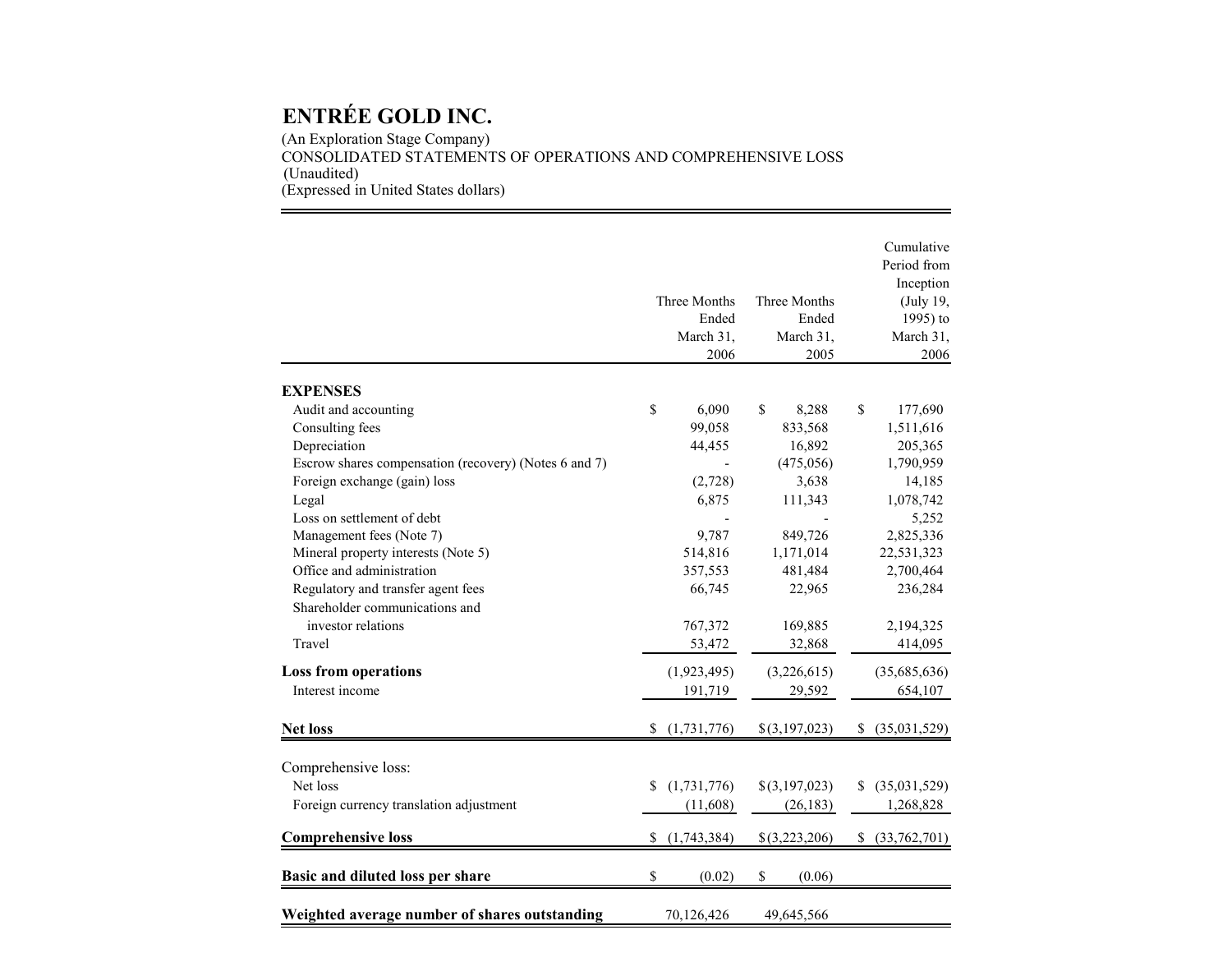(An Exploration Stage Company) CONSOLIDATED STATEMENT OF STOCKHOLDERS' EQUITY (Expressed in United States dollars)

|                                                              | Number of<br>Shares |               | Common<br>Stock | Additional<br>Paid-in Capital |              | Accumulated<br>Other<br>Comprehensive<br>Income |               | Accumulated<br>Deficit<br>During the<br>Exploration<br>Stage | Total<br>Stockholders'<br>Equity |
|--------------------------------------------------------------|---------------------|---------------|-----------------|-------------------------------|--------------|-------------------------------------------------|---------------|--------------------------------------------------------------|----------------------------------|
| Balance, July 19, 1995 (date of inception)<br>Shares issued: |                     | <sup>\$</sup> |                 | \$                            | S            |                                                 | \$            |                                                              |                                  |
| Private placements                                           | 4,200,000           |               | 60,852          |                               |              |                                                 |               |                                                              | 60,852                           |
| Acquisition of mineral property interests                    | 3,200,000           |               | 147,520         |                               |              |                                                 |               |                                                              | 147,520                          |
| Foreign currency translation adjustment                      |                     |               |                 |                               |              | (756)                                           |               |                                                              | (756)                            |
| Net loss                                                     |                     |               |                 |                               |              |                                                 |               | (175, 714)                                                   | (175, 714)                       |
| Balance, April 30, 1996<br>Shares issued:                    | 7,400,000           |               | 208,372         |                               |              | (756)                                           |               | (175, 714)                                                   | 31,902                           |
| Private placements                                           | 3,880,000           |               | 274,718         |                               |              |                                                 |               |                                                              | 274,718                          |
| Foreign currency translation adjustment                      |                     |               |                 |                               |              | (8, 568)                                        |               |                                                              | (8, 568)                         |
| Net loss                                                     |                     |               |                 |                               |              |                                                 |               | (56, 250)                                                    | (56, 250)                        |
| Balance, April 30, 1997                                      | 11,280,000          |               | 483,090         |                               |              | (9, 324)                                        |               | (231,964)                                                    | 241,802                          |
| Foreign currency translation adjustment                      |                     |               |                 |                               |              | (5,216)                                         |               |                                                              | (5,216)                          |
| Net loss                                                     |                     |               |                 |                               |              | $\sim$                                          |               | (33, 381)                                                    | (33, 381)                        |
| Balance, April 30, 1998                                      | 11,280,000          |               | 483,090         |                               |              | (14, 540)                                       |               | (265, 345)                                                   | 203,205                          |
| Foreign currency translation adjustment                      |                     |               |                 |                               |              | (3, 425)                                        |               |                                                              | (3, 425)                         |
| Net loss                                                     |                     |               |                 |                               |              |                                                 |               | (40, 341)                                                    | (40, 341)                        |
| Balance, April 30, 1999                                      | 11,280,000          |               | 483,090         |                               |              | (17, 965)                                       |               | (305, 686)                                                   | 159,439                          |
| Escrow shares compensation                                   |                     |               |                 | 41,593                        |              |                                                 |               |                                                              | 41,593                           |
| Exercise of stock options                                    | 1,128,000           |               | 113,922         |                               |              |                                                 |               |                                                              | 113,922                          |
| Foreign currency translation adjustment                      |                     |               |                 |                               |              | (896)                                           |               |                                                              | (896)                            |
| Net loss                                                     |                     |               |                 |                               |              |                                                 |               | (154, 218)                                                   | (154, 218)                       |
| Balance, April 30, 2000                                      | 12,408,000          |               | 597,012         | 41,593                        |              | (18, 861)                                       |               | (459, 904)                                                   | 159,840                          |
| Foreign currency translation adjustment                      |                     |               |                 |                               |              | (5,627)                                         |               |                                                              | (5,627)                          |
| Net loss                                                     |                     |               |                 |                               |              |                                                 |               | (18, 399)                                                    | (18, 399)                        |
| Balance, April 30, 2001                                      | 12,408,000          |               | 597,012         | 41,593                        |              | (24, 488)                                       |               | (478, 303)                                                   | 135,814                          |
| Foreign currency translation adjustment                      |                     |               |                 |                               |              | (2,561)                                         |               |                                                              | (2, 561)                         |
| Net loss                                                     |                     |               |                 |                               |              |                                                 |               | (22, 490)                                                    | (22, 490)                        |
| Balance, April 30, 2002                                      | 12,408,000          | $\mathbb{S}$  | 597,012         | \$<br>41,593                  | $\mathbb{S}$ | (27, 049)                                       | <sup>\$</sup> | (500, 793)                                                   | \$<br>110,763                    |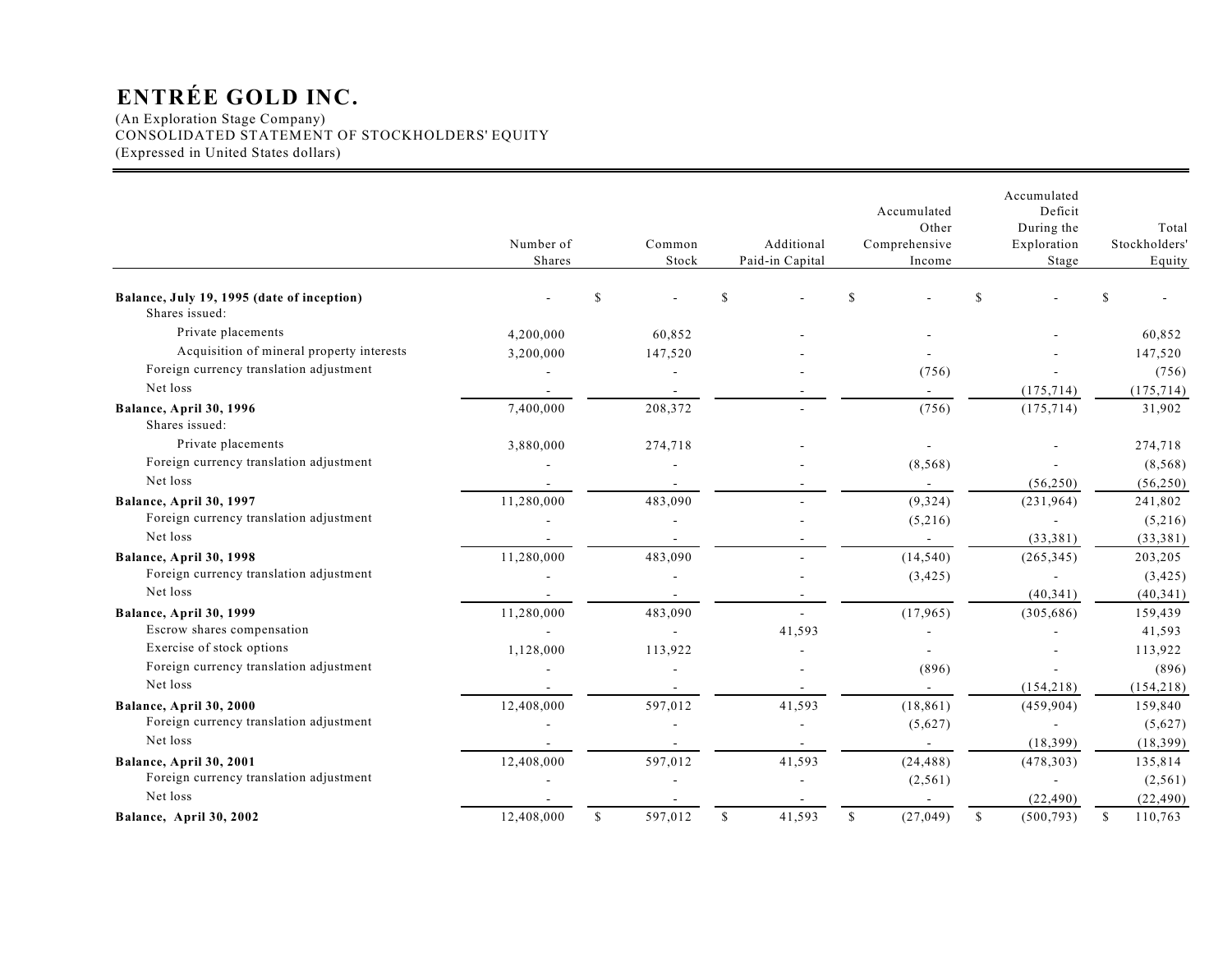(An Exploration Stage Company) CONSOLIDATED STATEMENT OF STOCKHOLDERS' EQUITY (Expressed in United States dollars)

|                                                    |               |               |             |             |                 |               | Accumulated<br>Other |               | Accumulated<br>Deficit<br>During the |    | Total          |
|----------------------------------------------------|---------------|---------------|-------------|-------------|-----------------|---------------|----------------------|---------------|--------------------------------------|----|----------------|
|                                                    | Number of     |               | Common      |             | Additional      |               | Comprehensive        |               | Exploration                          |    | Stockholders'  |
| - continued -                                      | <b>Shares</b> |               | Stock       |             | Paid-in Capital |               | Income               |               | Stage                                |    | Equity         |
| Balance, April 30, 2002                            | 12,408,000    | <sup>\$</sup> | 597,012     | \$          | 41,593          | <sup>\$</sup> | (27, 049)            | <sup>\$</sup> | (500, 793)                           | -S | 110,763        |
| Shares issued:                                     |               |               |             |             |                 |               |                      |               |                                      |    |                |
| Private placements                                 | 7,500,000     |               | 1,351,055   |             |                 |               |                      |               |                                      |    | 1,351,055      |
| Exercise of warrants                               | 12,500        |               | 3,288       |             |                 |               |                      |               |                                      |    | 3,288          |
| Agent's finder fee                                 | 310,000       |               | 39,178      |             |                 |               |                      |               |                                      |    | 39,178         |
| Finder's fee for mineral property interests        | 100,000       |               | 35,827      |             |                 |               |                      |               |                                      |    | 35,827         |
| Debt settlement                                    | 135,416       |               | 45,839      |             | 5,252           |               |                      |               |                                      |    | 51,091         |
| Agent's warrants                                   |               |               |             |             | 16,877          |               |                      |               |                                      |    | 16,877         |
| Escrow shares compensation                         |               |               |             |             | 40,205          |               |                      |               |                                      |    | 40,205         |
| Stock-based compensation                           |               |               |             |             | 16,660          |               |                      |               |                                      |    | 16,660         |
| Share issue costs                                  |               |               | (211, 207)  |             |                 |               |                      |               |                                      |    | (211, 207)     |
| Foreign currency translation adjustment            |               |               |             |             |                 |               | 73,080               |               |                                      |    | 73,080         |
| Net loss                                           |               |               |             |             |                 |               |                      |               | (1,073,320)                          |    | (1,073,320)    |
| Balance, April 30, 2003                            | 20,465,916    |               | 1,860,992   |             | 120,587         |               | 46,031               |               | (1,574,113)                          |    | 453,497        |
| Shares issued:                                     |               |               |             |             |                 |               |                      |               |                                      |    |                |
| Private placements and offerings                   | 16,352,942    |               | 10,891,160  |             |                 |               |                      |               |                                      |    | 10,891,160     |
| Exercise of warrants                               | 3,730,372     |               | 1,316,664   |             | (6, 443)        |               |                      |               |                                      |    | 1,310,221      |
| Exercise of stock options                          | 35,000        |               | 18,730      |             | (4,026)         |               |                      |               |                                      |    | 14,704         |
| Agent's corporate finance fee                      | 100,000       |               | 64,192      |             | 8,384           |               |                      |               |                                      |    | 72,576         |
| Acquisition of mineral property interests (Note 4) | 5,000,000     |               | 3,806,000   |             |                 |               |                      |               |                                      |    | 3,806,000      |
| Agent's warrants                                   |               |               |             |             | 370,741         |               |                      |               |                                      |    | 370,741        |
| Escrow shares compensation                         |               |               |             |             | 1,949,878       |               |                      |               |                                      |    | 1,949,878      |
| Stock-based compensation                           |               |               |             |             | 414,847         |               |                      |               |                                      |    | 414,847        |
| Share issue costs                                  |               |               | (1,302,715) |             |                 |               |                      |               |                                      |    | (1,302,715)    |
| Foreign currency translation adjustment            |               |               |             |             |                 |               | 1,950                |               |                                      |    | 1,950          |
| Net loss                                           |               |               |             |             |                 |               |                      |               | (12, 505, 759)                       |    | (12, 505, 759) |
| Balance, December 31, 2003                         | 45,684,230    | \$            | 16,655,023  | $\mathbf S$ | 2,853,968       | $\mathbb{S}$  | 47,981               | \$            | (14,079,872)                         |    | \$5,477,100    |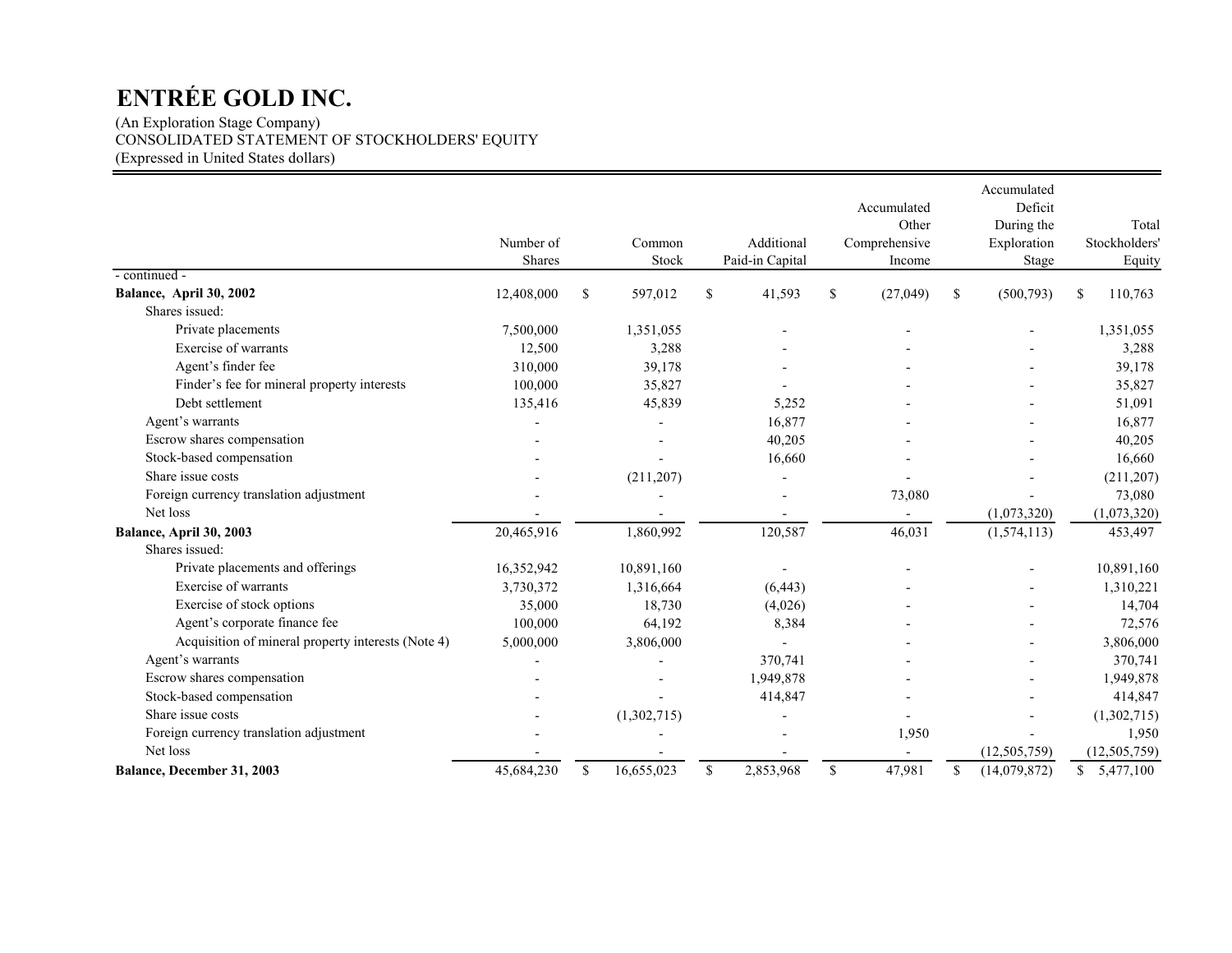(An Exploration Stage Company) CONSOLIDATED STATEMENT OF STOCKHOLDERS' EQUITY (Expressed in United States dollars)

|                                         |            |    |            |               |                 |               |               | Accumulated        |               |               |
|-----------------------------------------|------------|----|------------|---------------|-----------------|---------------|---------------|--------------------|---------------|---------------|
|                                         |            |    |            |               |                 |               | Accumulated   | Deficit            |               |               |
|                                         |            |    |            |               |                 |               | Other         | During the         |               | Total         |
|                                         | Number of  |    | Common     |               | Additional      |               | Comprehensive | Exploration        |               | Stockholders' |
|                                         | Shares     |    | Stock      |               | Paid-in Capital |               | Income        | Stage              |               | Equity        |
| - continued -                           |            |    |            |               |                 |               |               |                    |               |               |
| Balance, December 31, 2003              | 45,684,230 | \$ | 16,655,023 | \$            | 2,853,968       | S.            | 47,981        | \$<br>(14,079,872) | <sup>\$</sup> | 5,477,100     |
| Shares issued:                          |            |    |            |               |                 |               |               |                    |               |               |
| Private placement                       | 4,600,000  |    | 3,846,521  |               |                 |               |               |                    |               | 3,846,521     |
| Exercise of warrants                    | 533,836    |    | 186,208    |               | (13, 197)       |               |               |                    |               | 173,011       |
| Exercise of stock options               | 50,000     |    | 26,180     |               | (8,238)         |               |               |                    |               | 17,942        |
| Warrants issued for cancellation        |            |    |            |               |                 |               |               |                    |               |               |
| of price guarantee (Note 4)             |            |    |            |               | 129,266         |               |               |                    |               | 129,266       |
| Escrow shares compensation              |            |    |            |               | 405,739         |               |               |                    |               | 405,739       |
| Share issue costs                       |            |    | (21,026)   |               |                 |               |               |                    |               | (21,026)      |
| Stock-based compensation                |            |    |            |               | 1,530,712       |               |               |                    |               | 1,530,712     |
| Foreign currency translation adjustment |            |    |            |               |                 |               | 132,501       |                    |               | 132,501       |
| Net loss                                |            |    |            |               |                 |               |               | (5,528,114)        |               | (5,528,114)   |
| <b>Balance, December 31, 2004</b>       | 50,868,066 |    | 20,692,906 |               | 4,898,250       |               | 180,482       | (19,607,986)       |               | 6,163,652     |
| Shares issued:                          |            |    |            |               |                 |               |               |                    |               |               |
| Private placements                      | 7,542,410  |    | 13,538,097 |               |                 |               |               |                    |               | 13,538,097    |
| Exercise of warrants                    | 10,456,450 |    | 10,475,291 |               |                 |               |               |                    |               | 10,475,291    |
| Exercise of stock options               | 772,000    |    | 1,238,581  |               | (532,908)       |               |               |                    |               | 705,673       |
| Escrow shares compensation              |            |    |            |               | (435,583)       |               |               |                    |               | (435,583)     |
| Share issue costs                       |            |    | (521,798)  |               |                 |               |               |                    |               | (521,798)     |
| Stock-based compensation                |            |    |            |               | 5,074,100       |               |               |                    |               | 5,074,100     |
| Foreign currency translation adjustment |            |    |            |               |                 |               | 1,099,954     |                    |               | 1,099,954     |
| Net loss                                |            |    |            |               |                 |               |               | (13,691,767)       |               | (13,691,767)  |
| Balance, December 31, 2005              | 69,638,926 | S  | 45,423,077 | <sup>\$</sup> | 9,003,859       | <sup>\$</sup> | 1,280,436     | \$<br>(33,299,753) | <sup>S</sup>  | 22,407,619    |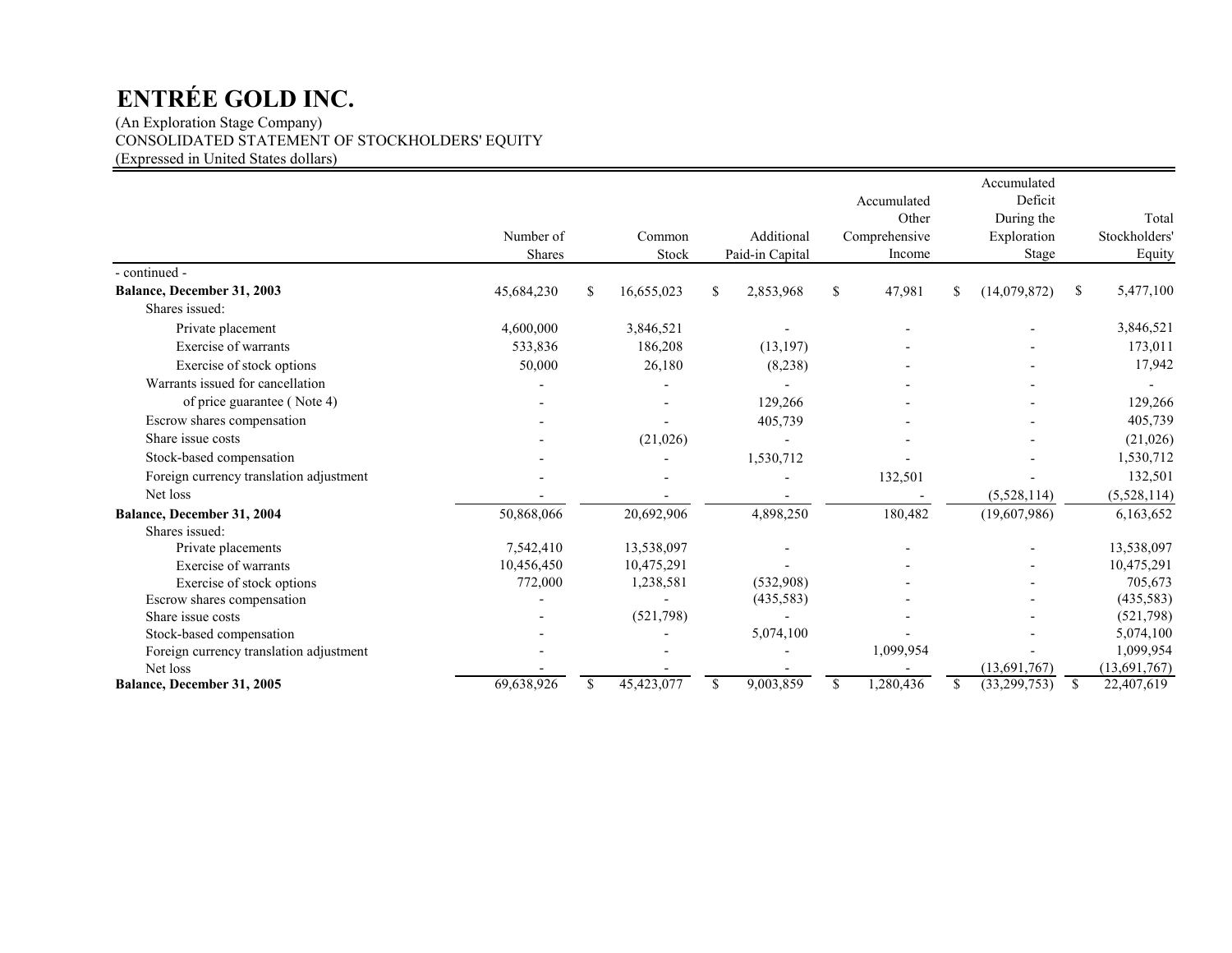(An Exploration Stage Company) CONSOLIDATED STATEMENTS OF STOCKHOLDERS' EQUITY (Unaudited) (Expressed in Unidted States dollars)

|                                             | Number of<br><b>Shares</b> | Common<br><b>Stock</b> | Additional<br>Paid-in Capital | Accumulated<br>Other<br>Comprehensive<br>Income | Accumulated<br>Deficit<br>During the<br>Exploration<br>Stage | Total<br>Stockholders'<br>Equity |
|---------------------------------------------|----------------------------|------------------------|-------------------------------|-------------------------------------------------|--------------------------------------------------------------|----------------------------------|
| Balance, December 31, 2005                  | 69,638,926                 | 45,423,077<br>S.       | \$9,003,859                   | \$1,280,436                                     | (33,299,753)<br>S.                                           | 22,407,619                       |
| Shares issued:<br>Exercise of stock options | 850,000                    | 1,279,219              | (545,320)                     |                                                 |                                                              | 733,899                          |
| Stock-based compensation                    |                            |                        | 240,393                       |                                                 |                                                              | 240,393                          |
| Foreign currency translation adjustment     |                            |                        |                               | (11,608)                                        |                                                              | (11,608)                         |
| Net loss                                    |                            |                        |                               |                                                 | (1,731,776)                                                  | (1,731,776)                      |
| Balance, March 31, 2006                     | 70,488,926                 | 46,702,296             | \$8,698,932                   | 1,268,828                                       | (35,031,529)                                                 | 21,638,527                       |

The accompanying notes are an integral part of these consolidated financial statements.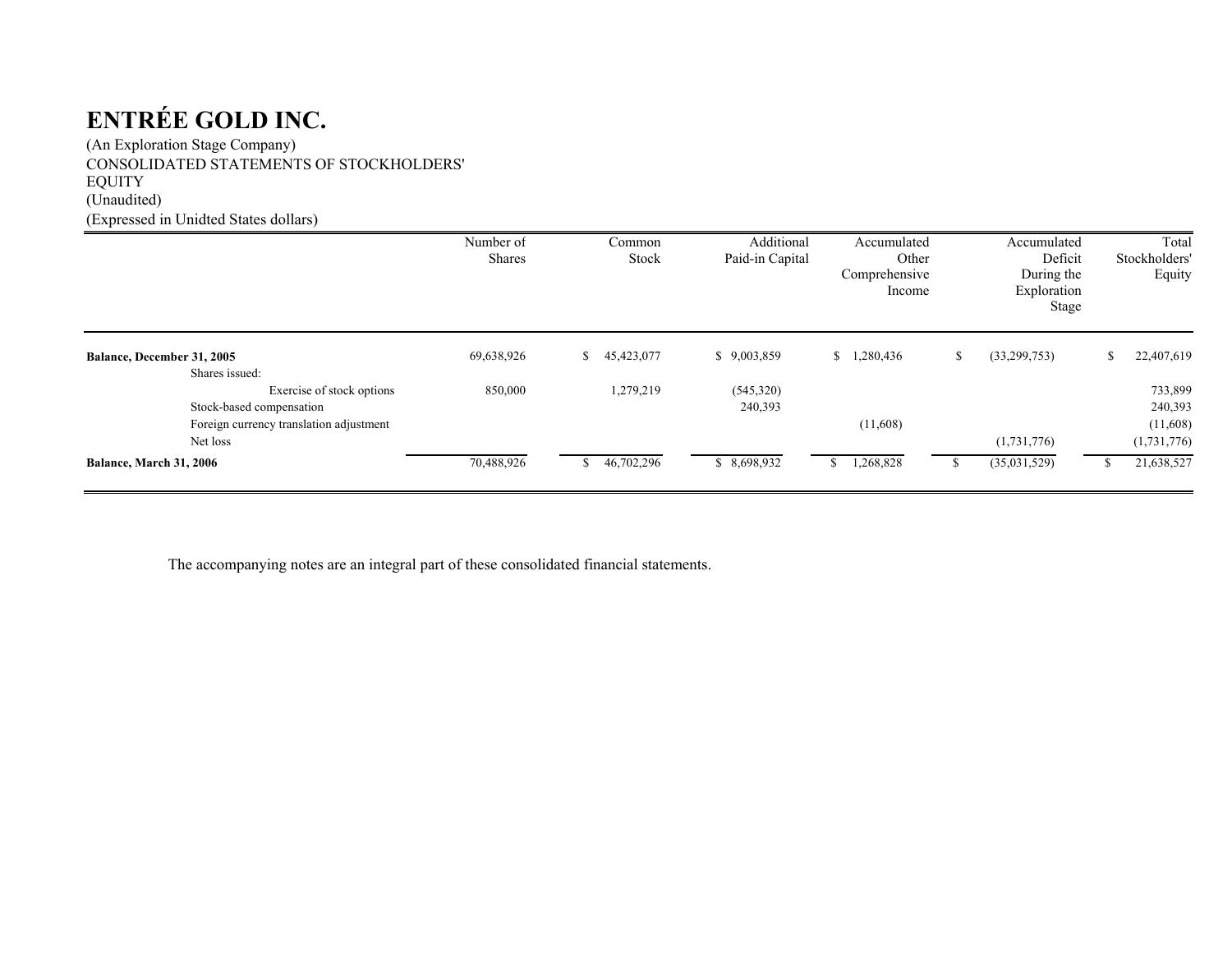## **1. BASIS OF PRESENTATION**

The interim period financial statements have been prepared by the Company in conformity with generally accepted accounting principles in the United States of America. The preparation of financial data is based on accounting principles and practices consistent with those used in the preparation of annual financial statements, and in the opinion of management these financial statements contain all adjustments necessary (consisting of normally recurring adjustments) to present fairly the financial information contained therein. Certain information and footnote disclosure normally included in the financial statements prepared in conformity with generally accepted accounting principles in the United States of America have been condensed or omitted. These interim period statements should be read together with the most recent audited financial statements and the accompanying notes for the year ended December 31, 2005. The results of operations for the three month period ended March 31, 2006 are not necessarily indicative of the results to be expected for the year ending December 31, 2006.

# **2. NATURE OF OPERATIONS**

The Company was incorporated under the laws of the Province of British Columbia and continued under the laws of the Yukon Territory. On May 27, 2005, the Company changed the governing jurisdiction from the Yukon Territory to British Columbia by continuing into British Columbia under the British Columbia *Business Corporation Act.* The Company's principal business activity is the exploration of mineral property interests. Effective October 10, 2002, pursuant to a special resolution passed by the shareholders of the Company, the Company changed its name from Entrée Resources Inc. to Entrée Gold Inc. and consolidated its share capital on a 2:1 basis (Note 6). In December 2003, the Company changed its fiscal year end from April 30 to December 31. To date, the Company has not generated significant revenues from its operations and is considered to be in the exploration stage.

All amounts are expressed in United States dollars, except for certain per share amounts denoted in Canadian dollars ("C\$").

# **3. SIGNIFICANT ACCOUNTING POLICIES**

These consolidated financial statements follow the same significant accounting principles as those outlined in the notes to the audited consolidated financial statements for the year ended December 31, 2005.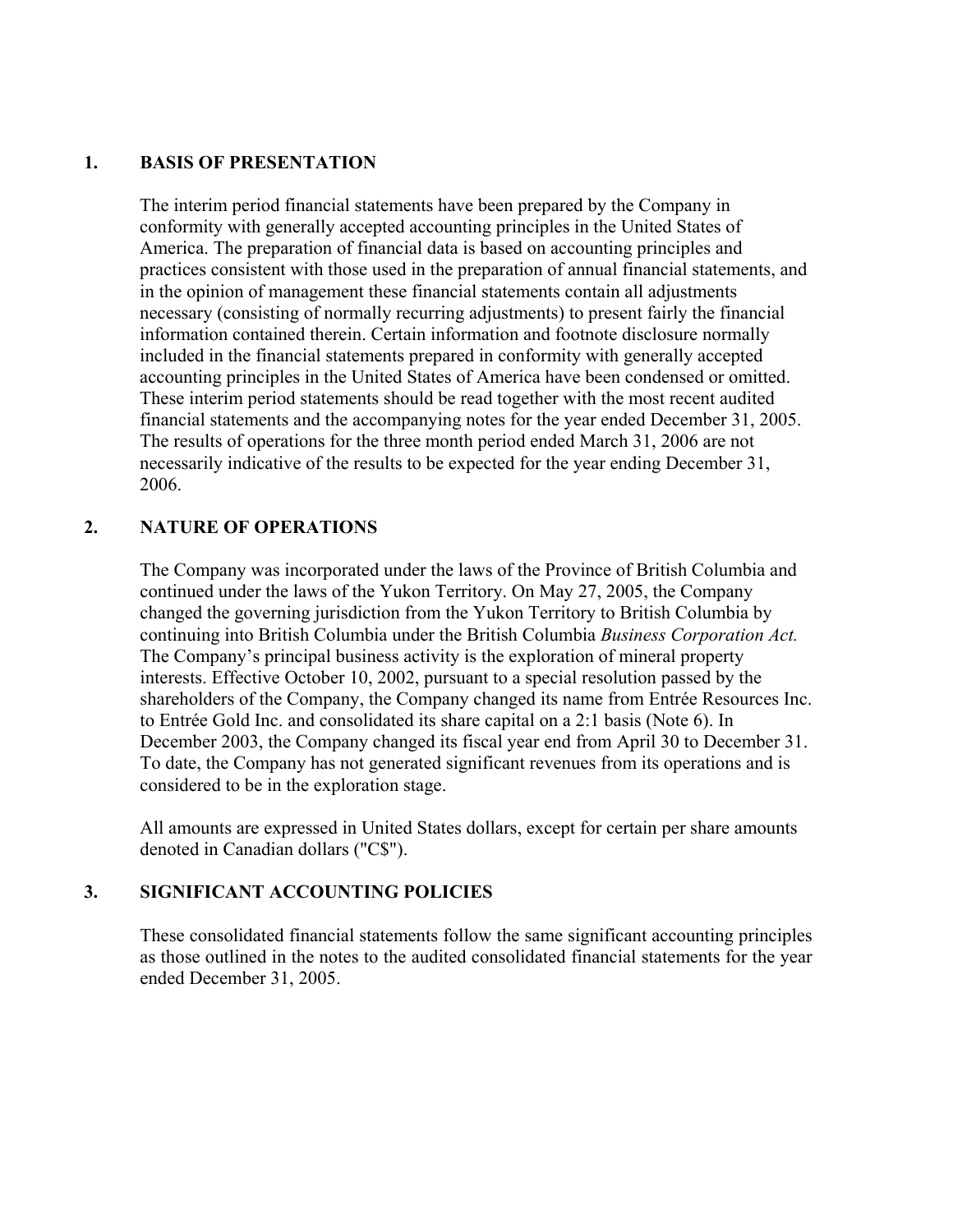### **Escrow shares**

Shares placed in escrow in connection with an initial public offering which are to be released upon achievement of certain performance criteria are considered to be contingently issueable and compensatory in nature. Accordingly, the difference between the fair value of these shares, being the trading price of the Company's publicly traded common shares, at the time they are released from escrow and their original issue price is accounted for as compensation expense in the period of release.

As described in Note 6, certain of the Company's escrow shares were transferred to a Trustee for the benefit of future employees, officers and directors of the Company. As these performance escrow shares are considered compensatory in nature, the Company records a compensation benefit at fair value, being the trading price of the Company's publicly traded common shares, when a portion or all of the these performance escrow shares are allocated to specific individuals and adjusts this compensation benefit to fair value at the end of each respective reporting period until the performance escrow shares are released from escrow.

## **Stock-based compensation**

Effective January 1, 2006, the Company adopted SFAS No. 123(revised), "Share-Based Payment" [SFAS 123(R)] utilizing the modified prospective approach. The impact of adoption of the standard did not materially affect the Company's financial position, results of operations, or cash flows because the Company adopted the fair value based method of accounting for stock options prescribed by SFAS 123, "Accounting for Stock-Based Compensation", on May 1, 2003.

Under Statements of Financial Accounting Standards No. 123, "Accounting for Stock-Based Compensation" the Company used the fair value based method of accounting for stock-based employee compensation.

The Company's results for the three months ended March 31, 2006 were not significantly affected as a result of adopting SFAS 123(R) on January 1, 2006.

In May 2005, FASB issued Statement of Financial Accounting Standards No. 154 Accounting Changes and Error Corrections – A Replacement of APB Opinion No. 20 and FASB Statement No. 3 ("SFAS 154"), which is effective for fiscal years ending after December 15, 2005. SFAS 154 requires that changes in accounting policy be accounted for on a retroactive basis.

The adoption of these new pronouncements are not expected to have a material effect on the Company's consolidated financial position or results of operations.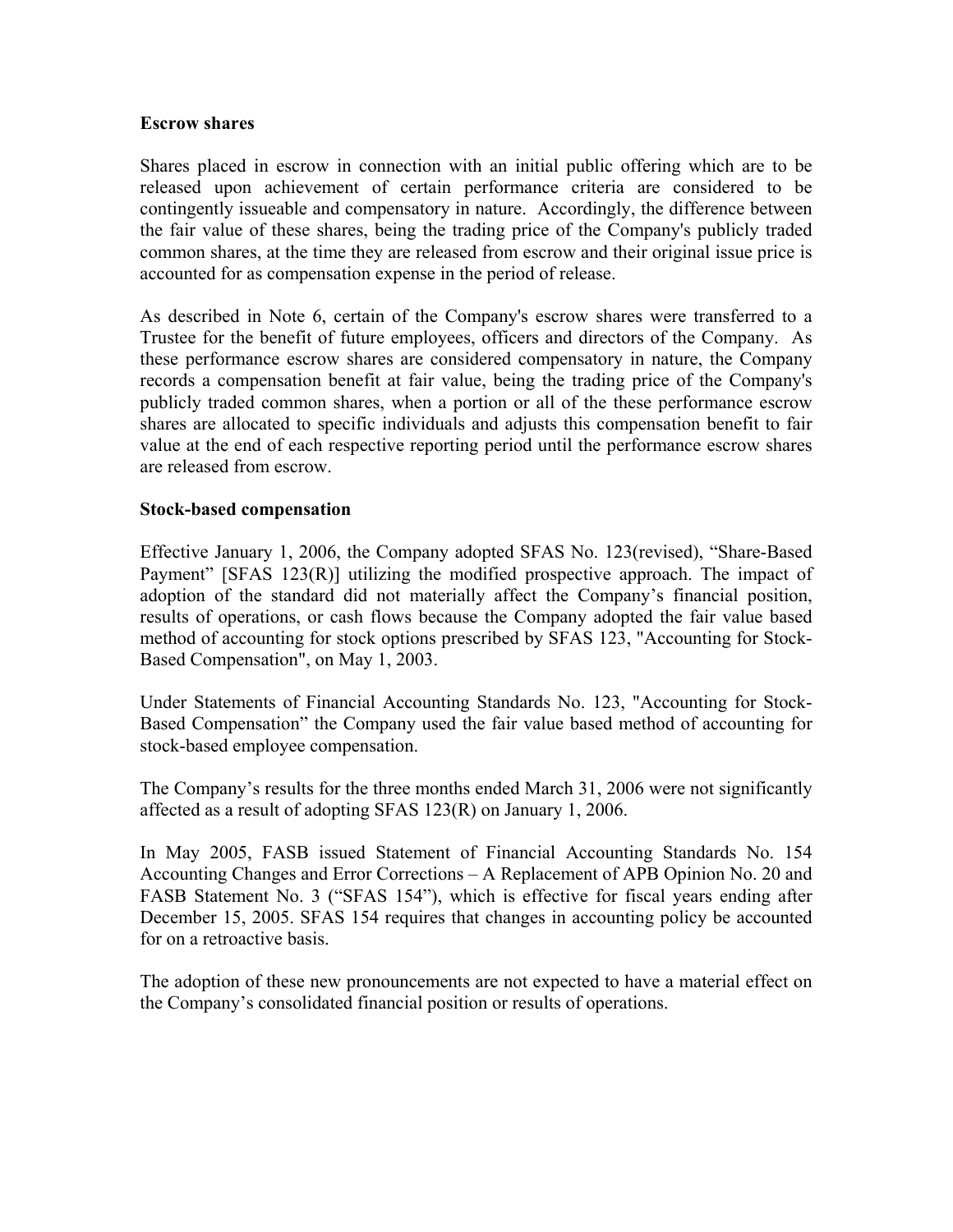# **4. EQUIPMENT**

|                                                                               | March 31, 2006 |                                         |                             |                                       |                   |                                         |      |                                         |    | December 31, 2005                    |                                         |
|-------------------------------------------------------------------------------|----------------|-----------------------------------------|-----------------------------|---------------------------------------|-------------------|-----------------------------------------|------|-----------------------------------------|----|--------------------------------------|-----------------------------------------|
|                                                                               |                | Cost                                    | Accumulated<br>Depreciation |                                       | Net Book<br>Value |                                         | Cost | Accumulated<br>Depreciation             |    | Net Book<br>Value                    |                                         |
| Office equipment<br>Computer equipment<br>Field equipment<br><b>Buildings</b> | \$             | 57,888<br>245,523<br>318,609<br>321,932 | S                           | 13,214<br>116,118<br>21,379<br>54,655 | - S               | 44,674<br>129,405<br>297,230<br>267,277 | S    | 57,453<br>214,621<br>309,133<br>322,264 | -S | 10,836<br>92,297<br>17,238<br>40,540 | 46,617<br>122,324<br>291,895<br>281,724 |
|                                                                               |                | 943,952                                 | S                           | 205,366                               |                   | 738,586                                 | S    | 903,471                                 |    | 160,911                              | 742,560                                 |

#### **5. MINERAL PROPERTY INTERESTS**

Title to mineral property interests involves certain inherent risks due to the difficulties of determining the validity of certain claims as well as the potential for problems arising from the frequently ambiguous conveyancing history characteristic of many mineral property interests. The Company has investigated title to its mineral property interests and, to the best of its knowledge, title to the mineral property interests are in good standing.

Each of our exploration licenses was granted by the Mineral Resources and Petroleum Authority of Mongolia for an initial term of three years, subject to a right to renew for two successive 2-year renewals (for a cumulative total of seven years). Mongolian exploration licenses are maintained in good standing by payment to the Mineral Resources and Petroleum Authority of Mongolia of set annual fees escalating from \$0.05 to \$1.50 per hectare over the course of the potential seven year tenure.

Two of the three licenses that comprise Lookout Hill were issued April 3, 2001 and were renewed for the second of their two year renewals in March, 2006. The third Lookout Hill license was issued March 30, 2001 and was renewed for the second of its two-year renewals in March, 2006. The Manlai license was issued March 9, 2001 and renewed for the second of its two-year renewals in March, 2006. The Khatsavch license was issued to the original owner on October 31, 2003 and transferred to the company in August, 2004.

In October, 2004, the Company granted to Ivanhoe Mines Ltd. ("Ivanhoe") the right to earn, over an eight year period, a participating interest in a certain portion of its Lookout Hill Property (the "Project Property"). Under the agreement, Ivanhoe must spend a minimum of \$3 million in order to earn surface rights in the Project Property and a minimum of \$20 million in order to earn any mineral rights interest in the Project Property and may acquire up to an 80% interest in mineralization below a depth of 560 metres and a 70% interest in mineralization above a depth of 560 metres by spending \$35 million. Thereafter, the Company has the right to require Ivanhoe to fund its share of subsequent project costs through to production, to be recovered from production cash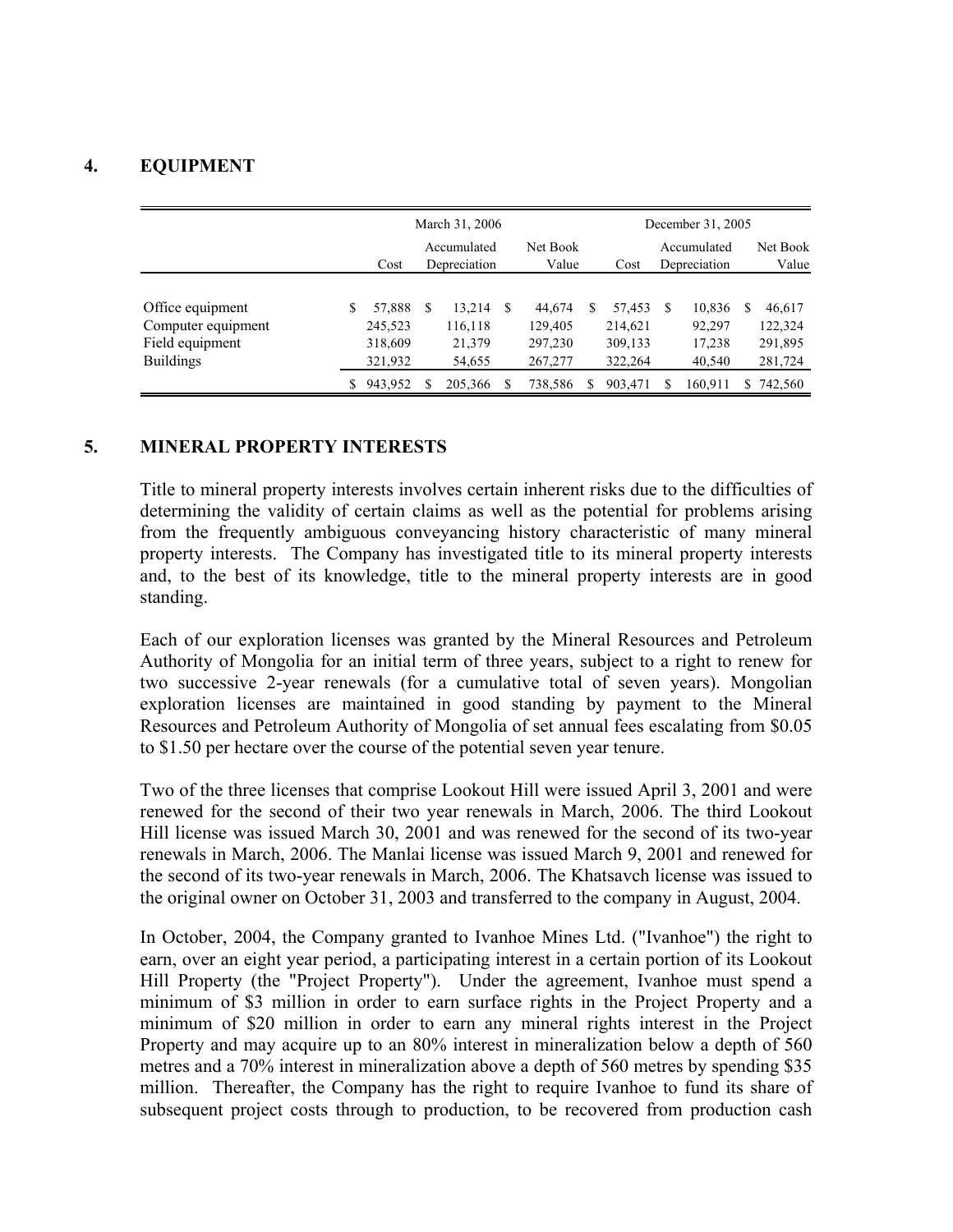flow. The agreement with Ivanhoe also provided for Ivanhoe to subscribe for 4,600,000 units of the Company at a price of C\$1.00 per unit (completed in November 2004).

The Company's exploration licenses begin to expire in March 2008 through to October 2010. The total estimated annual fees in order to maintain these licenses in good standing is approximately \$240,000.

In February 2006, the Company acquired an option to purchase the Oyut Tolgoi copper property along with two other licenses (Asgat Uul and Onts Uul) in Western Mongolia. The terms of the option include an initial US\$50,000 payment to the Mongolian Property Owner (paid). After a due diligence period of 6 months, the Company, should it wish to maintain its option, will be required to pay an additional US\$100,000 and issue 100,000 shares. The Company will then have one year from the end of the due diligence period to explore the property. A final payment of US\$250,000 and the issuance of an additional 250,000 shares on or before the anniversary date will earn the Company a 100% interest in the three properties. A finder's fee of 5% plus 10,000 shares is payable.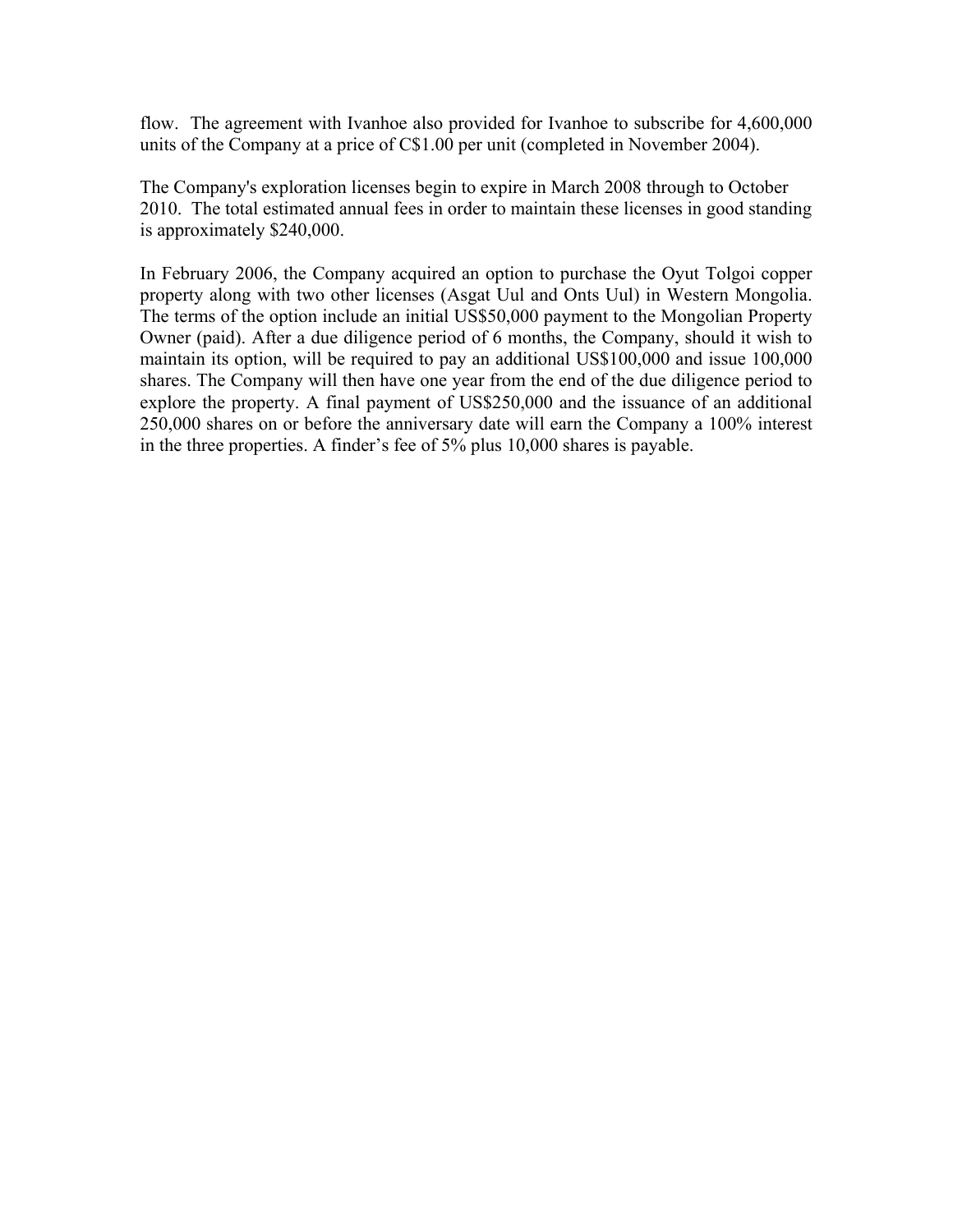Mineral property interest costs incurred are summarized as follows:

Ë.

|                                        |              | Three Months<br>Ended<br>March 31, | Three Months<br>Ended<br>March 31, | Cumulative<br>Year Ended<br>March 31, |
|----------------------------------------|--------------|------------------------------------|------------------------------------|---------------------------------------|
|                                        |              | 2006                               | 2005                               | 2006                                  |
| <b>Lookout Hill:</b>                   |              |                                    |                                    |                                       |
| Acquisition                            | \$           | 47,712                             | \$<br>49,210                       | \$10,095,407                          |
| Assaying, testing and analysis         |              | 12,250                             | 9,077                              | 792,694                               |
| Camp and field supplies                |              | 50,491                             | 232,404                            | 2,249,675                             |
| Drilling                               |              |                                    | $\overline{a}$                     | 2,603,635                             |
| Geological and geophysical             |              | 140,237                            | 841,358                            | 4,043,491                             |
| Travel and accommodation               |              | 37,277                             | 35,741                             | 504,926                               |
|                                        |              | 287,967                            | 1,167,790                          | 20,289,828                            |
|                                        |              |                                    |                                    |                                       |
| Manlai:                                |              |                                    |                                    |                                       |
| Acquisition                            |              | 1,887                              | 1,846                              | 14,228                                |
| Assaying, testing and analysis         |              | 3,670                              |                                    | 123,431                               |
| Camp and field supplies                |              | 59,838                             | 1,361                              | 606,539                               |
| Drilling<br>Geological and geophysical |              |                                    |                                    | 416,037                               |
| Travel and accommodation               |              | 82,277                             |                                    | 705,430                               |
|                                        |              | 4,146<br>151,818                   | 3,207                              | 38,241<br>1,903,906                   |
|                                        |              |                                    |                                    |                                       |
| Khatsavch:                             |              |                                    |                                    |                                       |
| Acquisition                            |              |                                    | 17                                 | 66                                    |
|                                        |              |                                    | 17                                 | 66                                    |
|                                        |              |                                    |                                    |                                       |
| <b>Oyut Tolgoi:</b>                    |              |                                    |                                    |                                       |
| Acquisition                            |              | 55,427                             |                                    | 55,427                                |
|                                        |              | 55,427                             | $\overline{\phantom{0}}$           | 55,427                                |
| Other                                  |              |                                    |                                    |                                       |
| Geological and geophysical             |              | 19,604                             | -                                  | 282,096                               |
|                                        |              | 19,604                             | $\overline{\phantom{0}}$           | 282,096                               |
|                                        | $\mathbb{S}$ | 514,816                            | \$<br>1,171,014                    | \$22,531,323                          |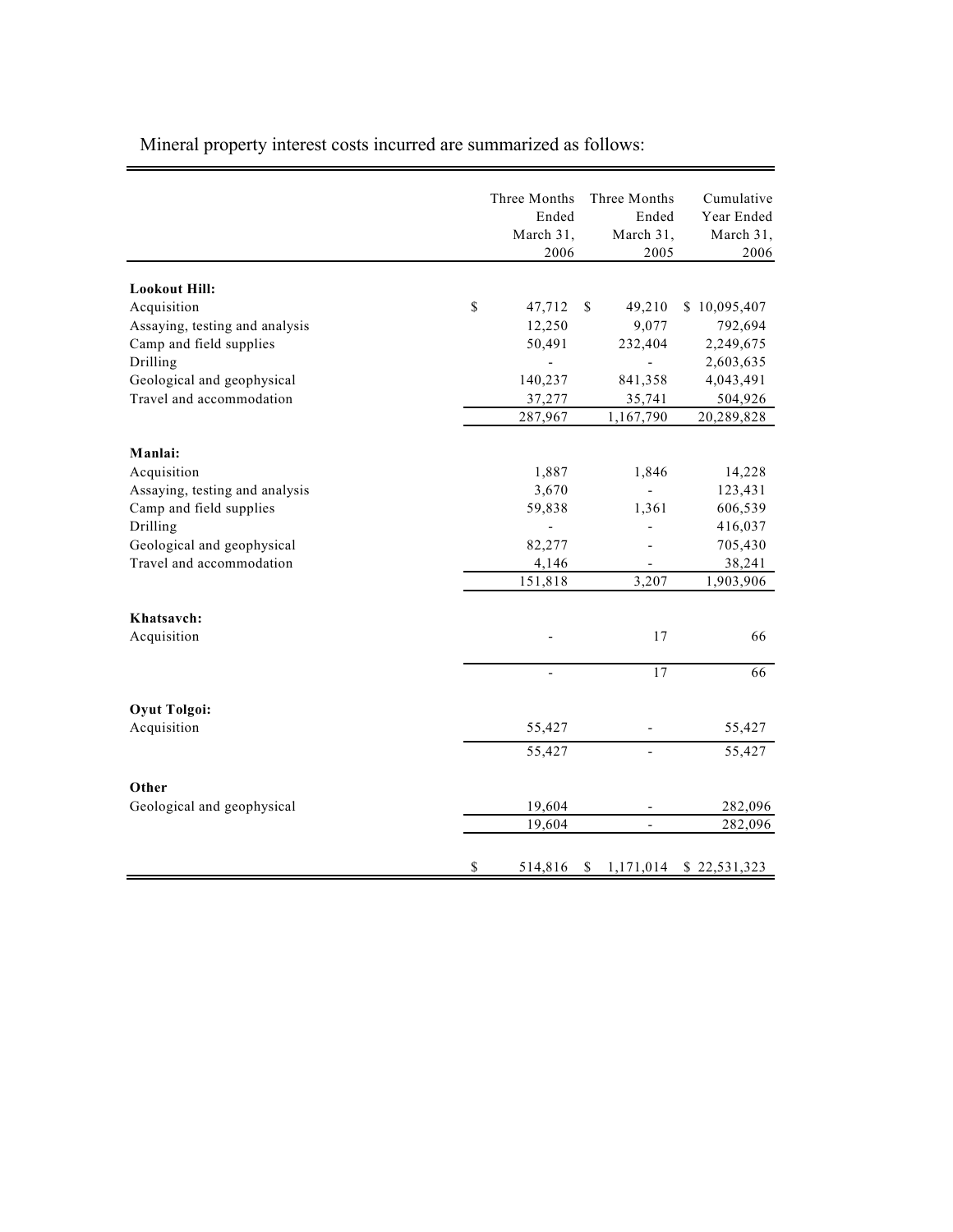# **6. COMMON STOCK**

#### **Share issuances**

In June 2005, the Company completed a non-brokered private placement consisting of 5,665,730 units at a price of C\$2.20 per unit for gross proceeds of \$10,170,207. Each unit consisted of one common share, one non-transferable share purchase A warrant and one non-transferable share purchase B warrant. Two A warrants entitle the holder to purchase one common share of the Company at a price of C\$2.75 for a period of 2 years. Two B warrants entitle the holder to purchase one common share of the Company at a price of C\$3.00 for a period of two years. Pursuant to an agreement with the Company, the placee, Kennecott Canada Exploration Inc. (indirect wholly-owned subsidiary of Rio Tinto plc) has the right to acquire additional securities and participate in future financings by the Company so as to maintain its proportional equity in the Company. Related share issue costs were comprised of cash costs totalling \$521,798.

In July 2005, the Company completed a non-brokered private placement consisting of 1,876,680 units at a price of C\$2.20 per unit for gross proceeds of \$3,367,890. Each unit consisted of one common share, one non-transferable share purchase A warrant and one non-transferable share purchase B warrant. Two A warrants entitle the holder to purchase one common share of the Company at a price of C\$2.75 for a period of 2 years. Two B warrants entitle the holder to purchase one common share of the Company at a price of C\$3.00 for a period of two years.

During the year ended December 31, 2005, the Company issued 10,456,450 common shares for cash proceeds of \$10,475,291 on the exercise of warrants.

During the year ended December 31, 2005, the Company issued 772,000 common shares for cash proceeds of \$705,673 on the exercise of stock options. The fair value recorded when the options were granted of \$532,908 has been transferred from additional paid–in capital to common stock on the exercise of the options.

During the three months ended March 31, 2006, the Company issued 850,000 common shares for cash proceeds of \$733,899 on the exercise of stock options. The fair value recorded when the options were granted of \$545,320 has been transferred from additional paid–in capital to common stock on the exercise of the options.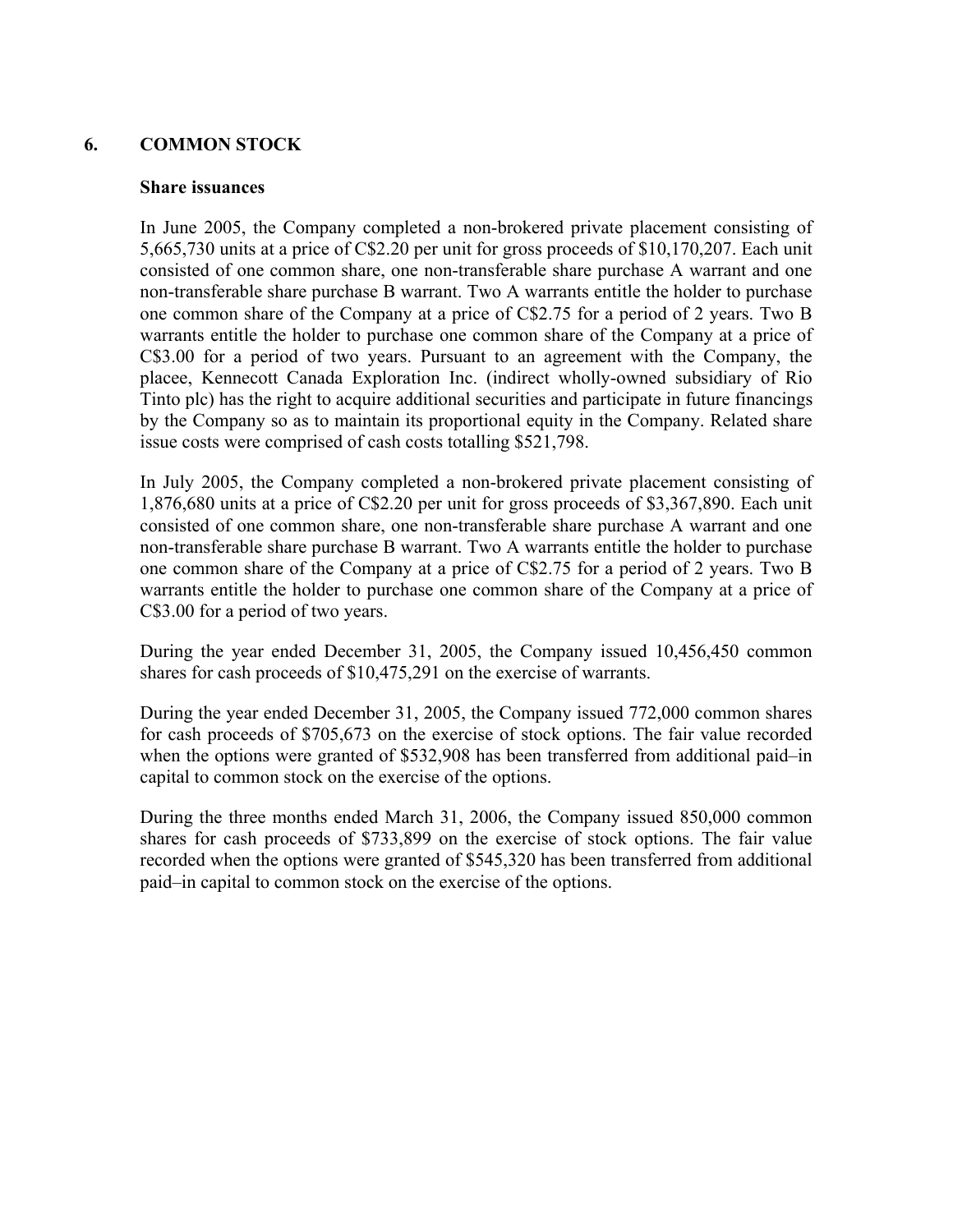# **Escrow shares**

At March 31, 2006, and December 31,2005, all performance escrow shares had been released from escrow.

The total escrow compensation expenses (recovery) has been recorded in the consolidated financial statements as follows with corresponding additional paid-in capital recorded in stockholders' equity:

|                                                                        |    | Ended<br>March 31.<br>2006 |    | Three Months Three Months<br>Ended<br>March 31,<br>2005 |    | Cumulative<br>Year Ended<br>March 31,<br>2006 |
|------------------------------------------------------------------------|----|----------------------------|----|---------------------------------------------------------|----|-----------------------------------------------|
| <b>Escrow shares allocated to president pursuant to</b>                |    |                            |    |                                                         |    |                                               |
| employment agreement:<br>Mineral property interests expense (recovery) | \$ | $\overline{\phantom{a}}$   | \$ | - \$                                                    |    | 169,280                                       |
| Escrow shares compensation expense (recovery)                          |    |                            |    | (1,589)                                                 |    | 211,394                                       |
|                                                                        |    |                            |    | (1,589)                                                 |    | 380,674                                       |
| Escrow shares allocated to directors, officers, and<br>employees:      |    |                            |    |                                                         |    |                                               |
| Escrow shares compensation expense (recovery)                          |    |                            | S. | (473, 467)                                              |    | 1,621,158                                     |
|                                                                        | S  |                            | \$ | (475,056)                                               | S. | 2,001,832                                     |

### **Share purchase warrants**

Share purchase warrant transactions are summarized as follows:

|                                                    | Number of<br><b>Shares</b> | Weighted<br>Average<br>Exercise<br>Price<br>(C\$) |
|----------------------------------------------------|----------------------------|---------------------------------------------------|
| Balance as at December 31, 2004                    | 12,914,270                 | 1.22                                              |
| Issued                                             | 7,542,410                  | 2.88                                              |
| Expired                                            | (2,207,820)                | 1.26                                              |
| Exercised                                          | (10, 456, 450)             | 0.77                                              |
| Balance as at December 31, 2005 and March 31, 2006 | 7,792,410                  | 2.82                                              |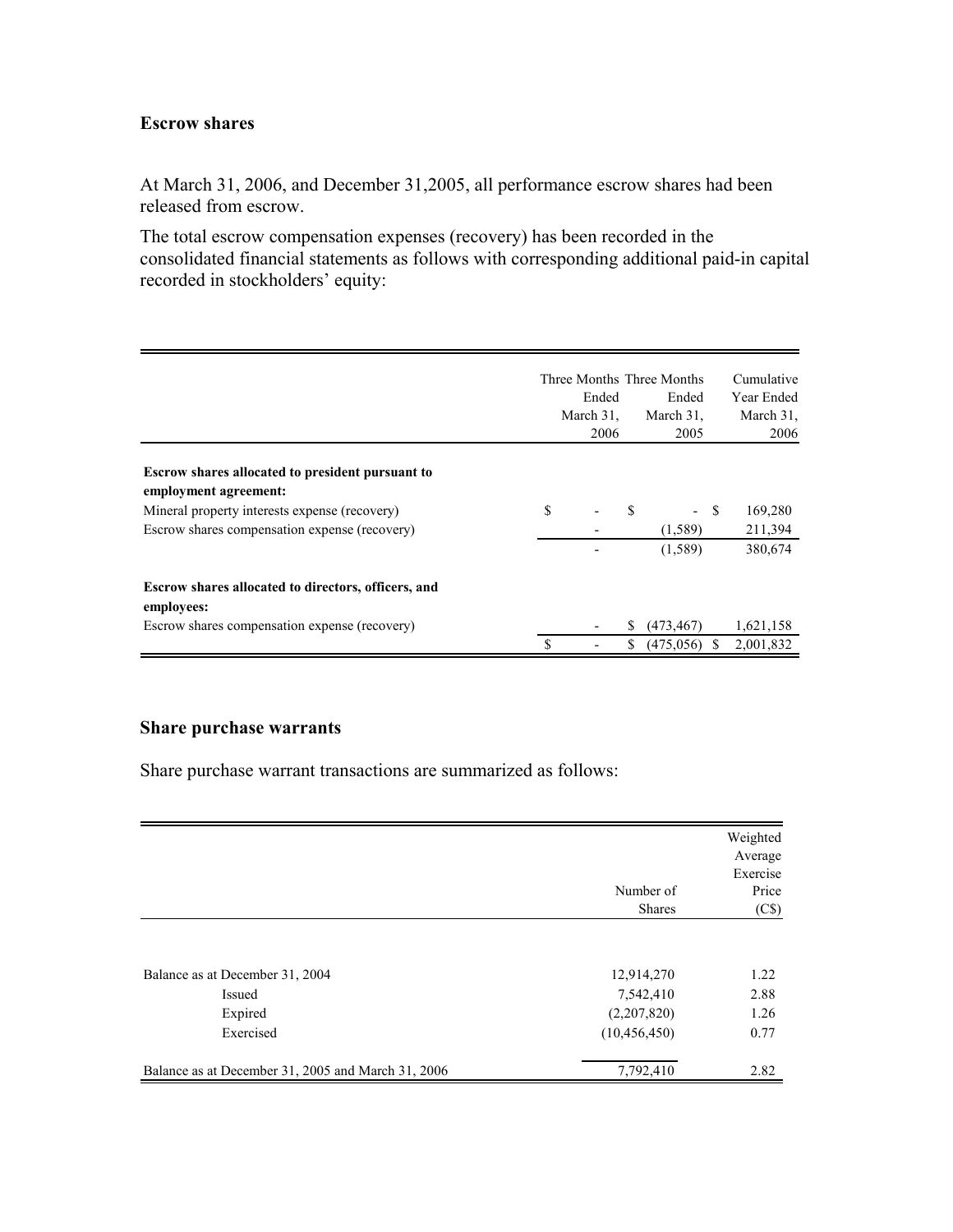|               | Exercise   |                    |
|---------------|------------|--------------------|
| Number of     | Price      |                    |
| <b>Shares</b> | (C\$)      | <b>Expiry Date</b> |
|               |            |                    |
| 250,000       | 1.05<br>S. | April 20, 2006     |
| 2,832,865     | 2.75       | June 29, 2007      |
| 2,832,865     | 3.00       | June 29, 2007      |
| 938,340       | 2.75       | July 7, 2007       |
| 938,340       | 3.00       | July 7, 2007       |
| 7,792,410     |            |                    |

As at March 31, 2006, the following share purchase warrants were outstanding and exercisable:

#### **Stock options**

During the year ended April 30, 2003, the Company adopted a stock option plan (the "Plan") to grant options to directors, officers, employees and consultants. Under the Plan, as amended in May 2005, the Company may grant options to acquire up to 10,176,613 common shares of the Company. Options granted can have a term up to ten years and an exercise price typically not less than the Company's closing stock price at the date of grant.

On March 3, 2005, the Company became a Tier 1 Issuer on the TSX-V and, as a result, all previously issued stock options became fully vested except those granted to investor relations consultants, which included a twelve month vesting period. As a Tier 1 Issuer, future stock options granted may vest upon grant except those granted to investor relations consultants which must have a minimum 12 month vesting period.

Stock options transactions are summarized as follows:

|                                 |                  |    | Weighted Average<br>Exercise |
|---------------------------------|------------------|----|------------------------------|
|                                 | Number of Shares |    | Price<br>(C\$)               |
| Balance as at December 31, 2004 | 5,915,000        | \$ | 1.03                         |
| Granted                         | 3,340,000        |    | 1.83                         |
| Exercised                       | (772,000)        |    | 1.09                         |
| Balance as at December 31, 2005 | 8,483,000        |    | 1.28                         |
| Granted                         | 245,000          |    | 2.01                         |
| Exercised                       | (850,000)        |    | 0.99                         |
| Balance as at March 31, 2006    | 7,878,000        | J  | 1.33                         |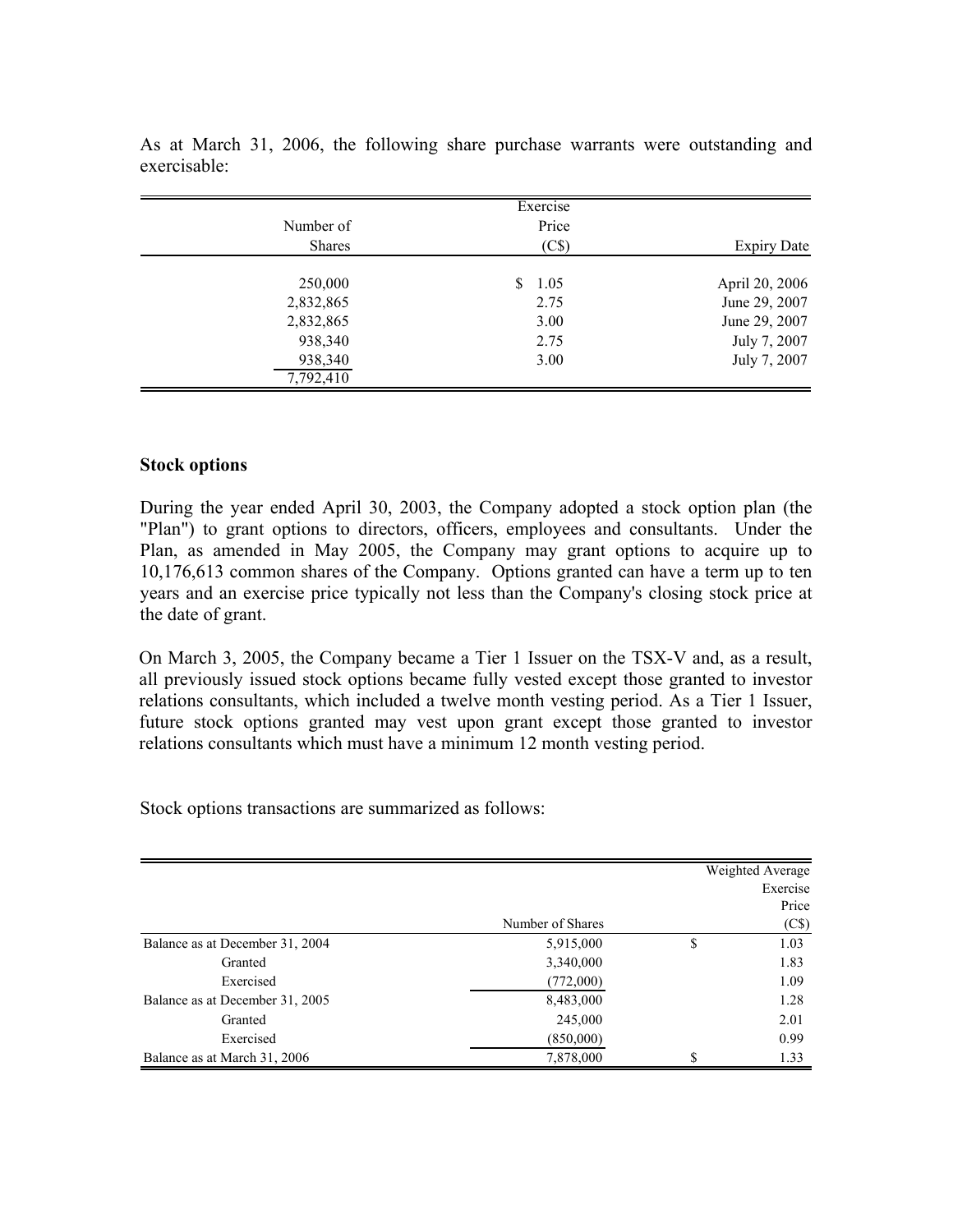The weighted average fair value per stock option during the three months ended March 31, 2006 was C\$1.06 (March 31, 2005 – C\$0.91). The number of stock options exercisable at March 31, 2006 was 7,878,000 March 31, 2006 – 6,415,000).

|           | Exercise   |                    |  |
|-----------|------------|--------------------|--|
| Number of | Price      |                    |  |
| Shares    | (C\$)      | <b>Expiry Date</b> |  |
|           |            |                    |  |
| 100,000   | \$<br>1.15 | November 1, 2006   |  |
| 475,000   | 0.46       | August 26, 2007    |  |
| 50,000    | 0.34       | December 3, 2007   |  |
| 360,000   | 0.60       | January 30, 2008   |  |
| 100,000   | 1.19       | March 3, 2008      |  |
| 735,000   | 1.00       | September 18, 2008 |  |
| 175,000   | 2.32       | November 13, 2008  |  |
| 585,000   | 1.24       | February 11, 2009  |  |
| 1,425,000 | 1.15       | November 12, 2009  |  |
| 75,000    | 1.20       | November 24, 2009  |  |
| 600,000   | 1.25       | December 17, 2009  |  |
| 400,000   | 1.28       | January 7, 2010    |  |
| 75,000    | 1.19       | March 3, 2010      |  |
| 63,000    | 1.48       | May 24, 2010       |  |
| 2,270,000 | 1.75       | June 9, 2010       |  |
| 100,000   | 2.00       | August 15, 2010    |  |
| 25,000    | 1.66       | August 25, 2010    |  |
| 20,000    | 1.85       | September 28, 2010 |  |
| 125,000   | 1.80       | January 23, 2011   |  |
| 100,000   | 2.20       | February 8, 2011   |  |
| 20,000    | 2.34       | March 28, 2011     |  |
| 7,878,000 |            |                    |  |

At March 31, 2006, the following stock options were outstanding:

## **Stock-based compensation**

The fair value of stock options granted during the three months ended March 31, 2006 was \$225,075 (March 31, 2005 - \$464,304) which is being recognized over the options vesting periods. Total stock-based compensation recognized during the three months ended March 31, 2006 was \$240,393 (March 31, 2005 - \$2,518,054) which has been recorded in the consolidated statements of operations as follows with corresponding additional paid-in capital recorded in stockholders' equity: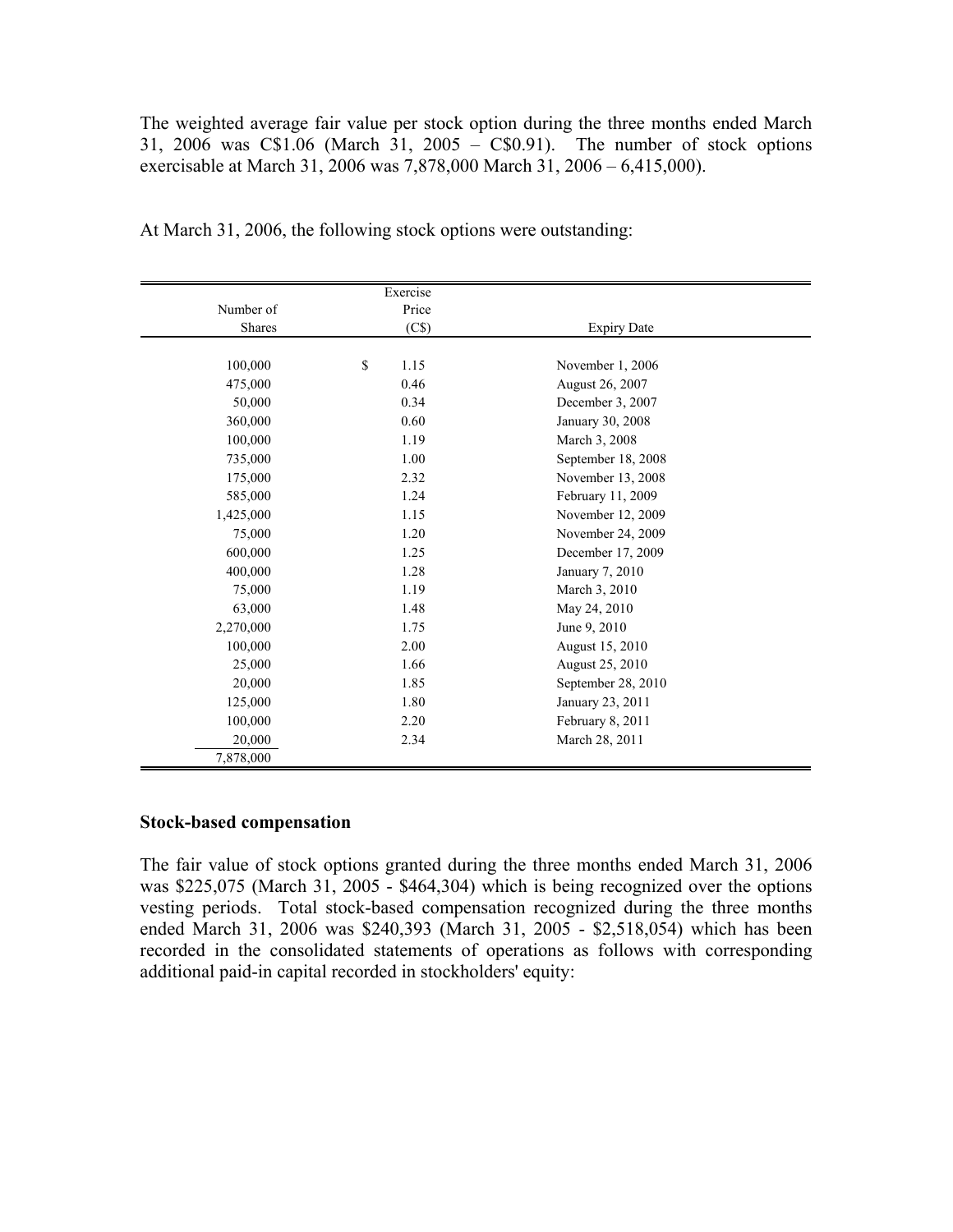|                                                   | Three Months Three Months<br>Ended<br>March 31,<br>2006 |    | Ended<br>March 31,<br>2005 |    | Cumulative<br>Year Ended<br>March 31,<br>2006 |
|---------------------------------------------------|---------------------------------------------------------|----|----------------------------|----|-----------------------------------------------|
| Consulting fees                                   | \$<br>102,578                                           | \$ | 822,076                    | -S | 1,360,122                                     |
| Legal                                             |                                                         |    | 61,952                     |    | 250,756                                       |
| Management fees                                   |                                                         |    | 817,387                    |    | 2,547,549                                     |
| Mineral property interests                        | 91,235                                                  |    | 354,697                    |    | 1,358,847                                     |
| Office and administration                         | 31,277                                                  |    | 340,666                    |    | 1,079,454                                     |
| Stockholder communications and investor relations | 15,303                                                  |    | 121,276                    |    | 679,984                                       |
|                                                   | 240.393                                                 | S  | 2,518,054                  | S  | 7,276,712                                     |

The following weighted-average assumptions were used for the Black-Scholes valuation of stock options granted:

|                          | Three Months | Three Month |
|--------------------------|--------------|-------------|
|                          | Ended        | Ended       |
|                          | March 31.    | March 31,   |
|                          | 2006         | 2005        |
|                          |              |             |
| Risk-free interest rate  | 3.58%        | $3.07\%$    |
| Expected life of options | 5.0          | 5.0         |
| Annualized volatility    | 57%          | 93%         |
| Dividend rate            | $0.00\%$     | $0.00\%$    |

# **7. RELATED PARTY TRANSCATIONS**

The Company entered into the following transactions with related parties:

a) Recognized an expense (recovery) of \$Nil. (March 31, 2005 - \$(1,589)) from certain performance escrow shares allocated to the president of the Company (Note 6) which have been recorded as escrow shares compensation expense (recovery) of \$Nil (March 31, 2006 –\$(1,589)). In addition, compensation expense (recovery) of \$Nil  $(March31,2005 - $(473,467))$  was recognized during the current year from certain performance escrow shares allocated to directors, officers and employees of the Company (Note 6) which has been recorded as escrow shares compensation expense (recovery) of \$Nil (March 31, 2005 - \$(473,467)).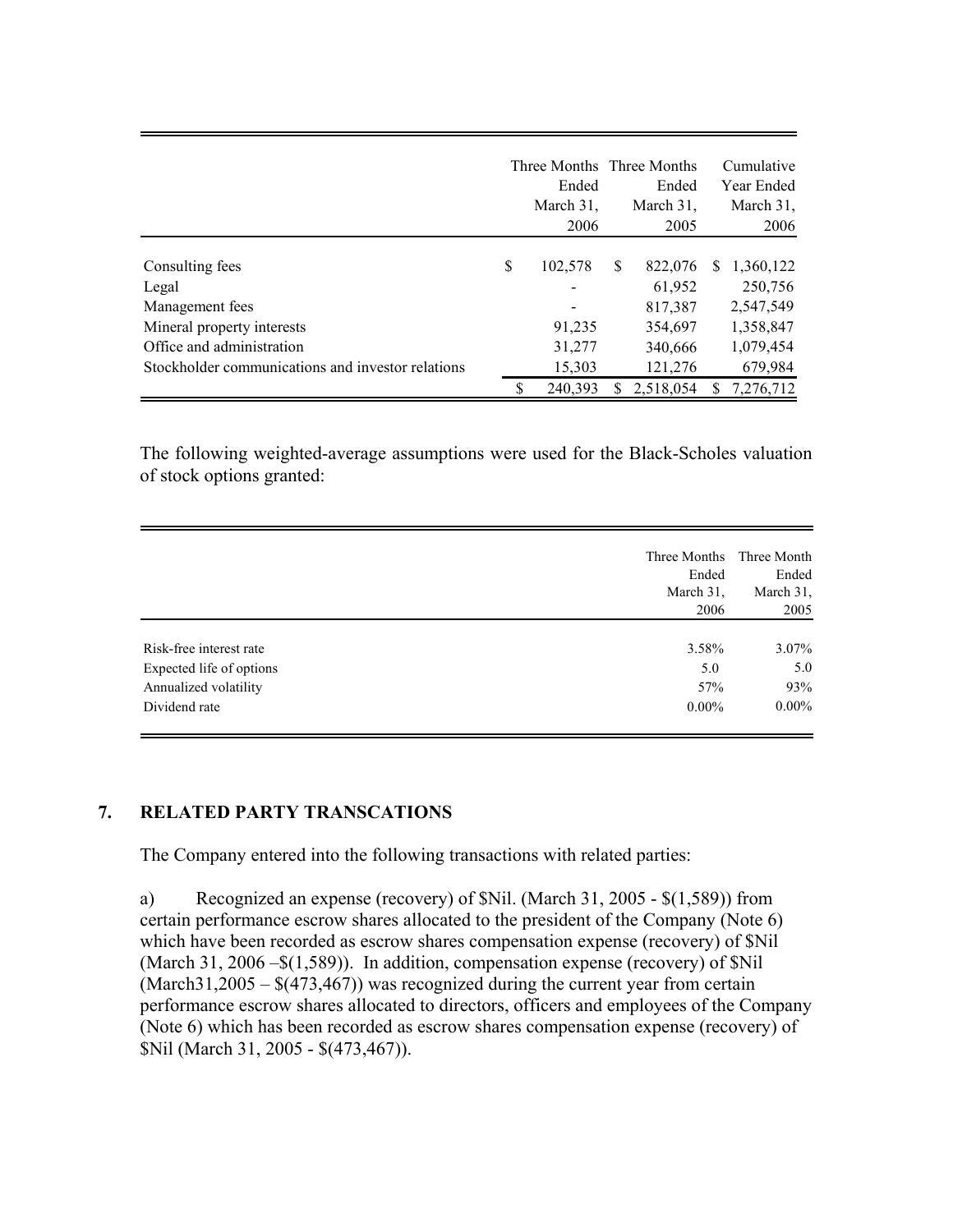b) Paid or accrued management fees of \$9,787 (March 31, 2005 – \$11,934) to directors and officers of the Company.

These transactions were in the normal course of operations and were measured at the exchange amount which represented the amount of consideration and agreed to by the related parties.

# **8. SEGMENT INFORMATION**

The Company operates in one business segment being the exploration of mineral property interests.

Geographic information is as follows:

|                     |               | March 31,        |               | March $31$ ,  |
|---------------------|---------------|------------------|---------------|---------------|
|                     |               | 2006             |               | 2005          |
|                     |               |                  |               |               |
| Identifiable assets |               |                  |               |               |
| Canada              | <sup>\$</sup> | 20,940,985       | S.            | 22,167,229    |
| Mongolia            |               | 890,440          |               | 742,839       |
|                     | \$            | 21,831,425       | \$            | 22,910,068    |
|                     |               |                  |               |               |
|                     |               |                  |               |               |
|                     |               |                  |               |               |
|                     |               |                  |               |               |
|                     |               | Three Months     |               | Three Months  |
|                     |               | Ended            |               | Ended         |
|                     |               | March 31,        |               | March 31,     |
|                     |               | 2006             |               | 2005          |
|                     |               |                  |               |               |
| Loss for the period |               |                  |               |               |
| Canada              | \$            | $(1,174,460)$ \$ |               | (1,749,823)   |
| Mongolia            |               | (557,316)        |               | (1,447,200)   |
|                     | \$            | (1, 731, 776)    | <sup>\$</sup> | (3, 197, 023) |